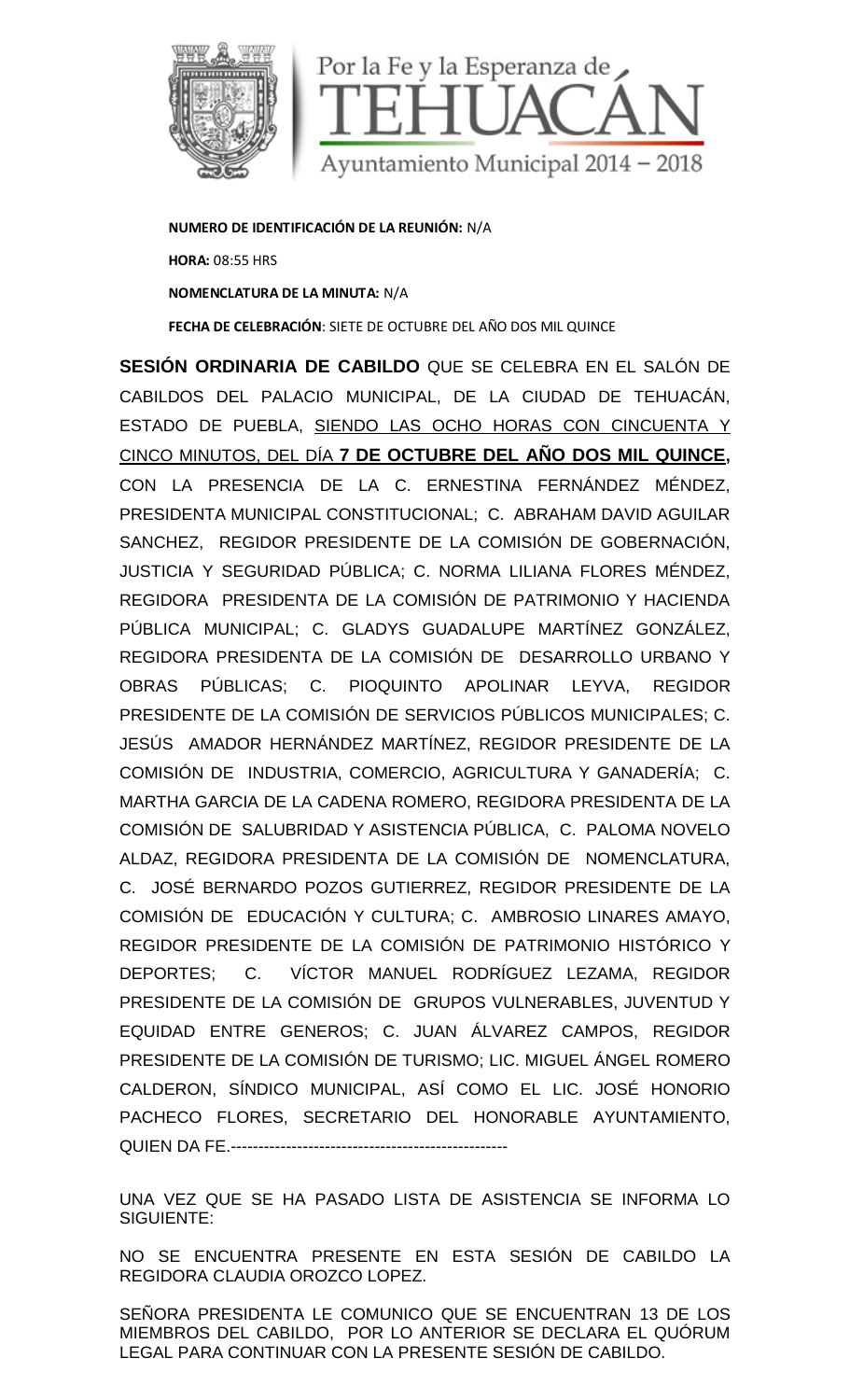EL LIC. JOSÉ HONORIO PACHECO FLORES, PROCEDE A DAR LECTURA AL ORDEN DEL DÍA, MISMA QUE CONTIENE LOS SIGUIENTES PUNTOS:

**1.- APERTURA DE LA SESIÓN 2.- LISTA DE ASISTENCIA 3.- DECLARATORIA DEL QUÓRUM 4.- LECTURA DEL ACTA ANTERIOR**

### **5.- COMISIÓN DE EDUCACIÓN Y CULTURA.**

 ANÁLISIS, DISCUSIÓN Y EN SU CASO APROBACIÓN DEL DICTAMEN QUE VERSA SOBRE LA MODIFICACIÓN AL PRESUPUESTO DE FECHA 25 DE SEPTIEMBRE DE 2015, RELATIVO A LA REALIZACIÓN DE LOS EVENTOS CULTURALES QUE SE REALIZARÁN EN EL MARCO DE LA CELEBRACIÓN DEL FESTIVAL CULTURAL Y ÉTNICO DEL MODE DE CADERAS, DENOMINADO **FESTIVAL ÉTNICO "LA MATANZA".**

### **6.- COMISIÓN DE TURISMO.-**

 ANÁLISIS, DISCUSIÓN Y EN SU CASO APROBACIÓN DEL DICTAMEN QUE VERSA SOBRE LA AUTORIZACIÓN DEL RECURSO PARA LA PARTICIPACIÓN EN LA FERIA DE LOS MOLES EN LOS ÁNGELES CALIFORNIA.

### **7.- ASUNTOS GENERALES.**

### **CLAUSURA**

EL LIC. JOSÉ HONORIO PACHECO FLORES, DA CUENTA AL CABILDO DEL ESCRITO DIRIGIDO A LA C. ERNESTINA FERNÁNDEZ MÉNDEZ, PRESIDENTA MUNICIPAL, PRESENTADO POR LA LIC. CLAUDIA OROZCO LÓPEZ, QUIEN COMUNICA QUE POR MOTIVOS DE SALUD LE ES IMPOSIBLE ASISTIR A LA SESIÓN ORDINARIA DE CABILDO QUE SE ESTARÁ DESARROLLANDO ESTE DÍA. DE IGUAL FORMA RESPECTO AL PUNTO QUE IBA A PRESENTAR Y SOLICITÓ SU INCLUSIÓN EN EL ORDEN DEL DÍA, INFORMA QUE SERÁ PRESENTADO POR LA REGIDORA MARTHA GARCÍA DE LA CADENA MIEMBRO DE LA COMISIÓN DE ECOLOGÍA, MISMO EN EL QUE PARTICIPARÁN MIEMBROS DE LA UNIVERSIDAD TECNOLÓGICA DE TEHUACÁN PARA IFORMAR AL CABILDO EL ESTADO QUE GUARDA EL PROYECTO DE RESCATE DE ÁRBOLES EN LA CIUDAD.

### **EL CABILDO SE DA POR ENTERADO.**

**COMISION DE EDUCACION Y CULTURA.-** ANÁLISIS, DISCUSIÓN Y EN SU CASO APROBACIÓN DEL DICTAMEN QUE VERSA SOBRE LA MODIFICACIÓN AL PRESUPUESTO DE FECHA 25 DE SEPTIEMBRE DE 2015, RELATIVO A LA REALIZACIÓN DE LOS EVENTOS CULTURALES QUE SE REALIZARÁN EN EL MARCO DE LA CELEBRACIÓN DEL FESTIVAL CULTURAL Y ÉTNICO DEL MODE DE CADERAS, DENOMINADO **FESTIVAL ÉTNICO "LA MATANZA".**

SEÑOR REGIDOR TIENE USTED EL USO DE LA PALABRA.

EL REGIDOR JOSÉ BERNARDO POZOS GUTIÉRREZ, PROCEDE A DAR LECTURA AL DICTAMEN CORRESPONDIENTE, MISMO QUE A LA LETRA DICE:

### **"… HONORABLE AYUNTAMIENTO DE TEHUACAN, PUEBLA.**

LOS QUE SUSCRIBIMOSJOSÉ BERNARDO POZOS GUTIÉRREZ, PALOMA NOVELO ALDAZ, VÍCTOR MANUEL RODRÍGUEZ LEZAMA, AMBROSIO LINARES AMAYO, CLAUDIA OROZCO LÓPEZ Y MARTHA GARCÍA DE LA CADENA ROMERO, INTEGRANTES DE LA COMISIÓN DE EDUCACIÓNY CULTURA DE ESTE HONORABLE AYUNTAMIENTO DE TEHUACÁN, POR EL PERIODO 2014 -2018, EN EJERCICIO DE LAS FACULTADES QUE NOS CONFIEREN LOS ARTÍCULOS 90, 91 FRACCIONES III, XLVI, XLIX, LXI Y DEMÁS RELATIVOS Y APLICABLES DE LA LEY ORGÁNICA MUNICIPAL, SOMETEMOS A SU APROBACIÓN EL DICTAMEN QUE CONTIENE: EL ANÁLISIS, DISCUSIÓN Y EN SU CASO **APROBACIÓN DE LA MODIFICACIÓN AL PRESUPUESTODE FECHA VEINTICINCO DE SEPTIEMBRE DE DOS MIL QUINCE RELATIVO A LA REALIZACIÓN DE LOS EVENTOS CULTURALES QUE SE REALIZARÁN EN EL MARCO DE LA CELEBRACIÓN DEL FESTIVAL CULTURAL Y ÉTNICO DEL MOLE DE CADERAS DENOMINADO FESTIVAL ÉTNICO "LA MATANZA" CON BASE A LOS ARGUMENTOS CONTENIDOS EN EL PRESENTE DOCUMENTO**.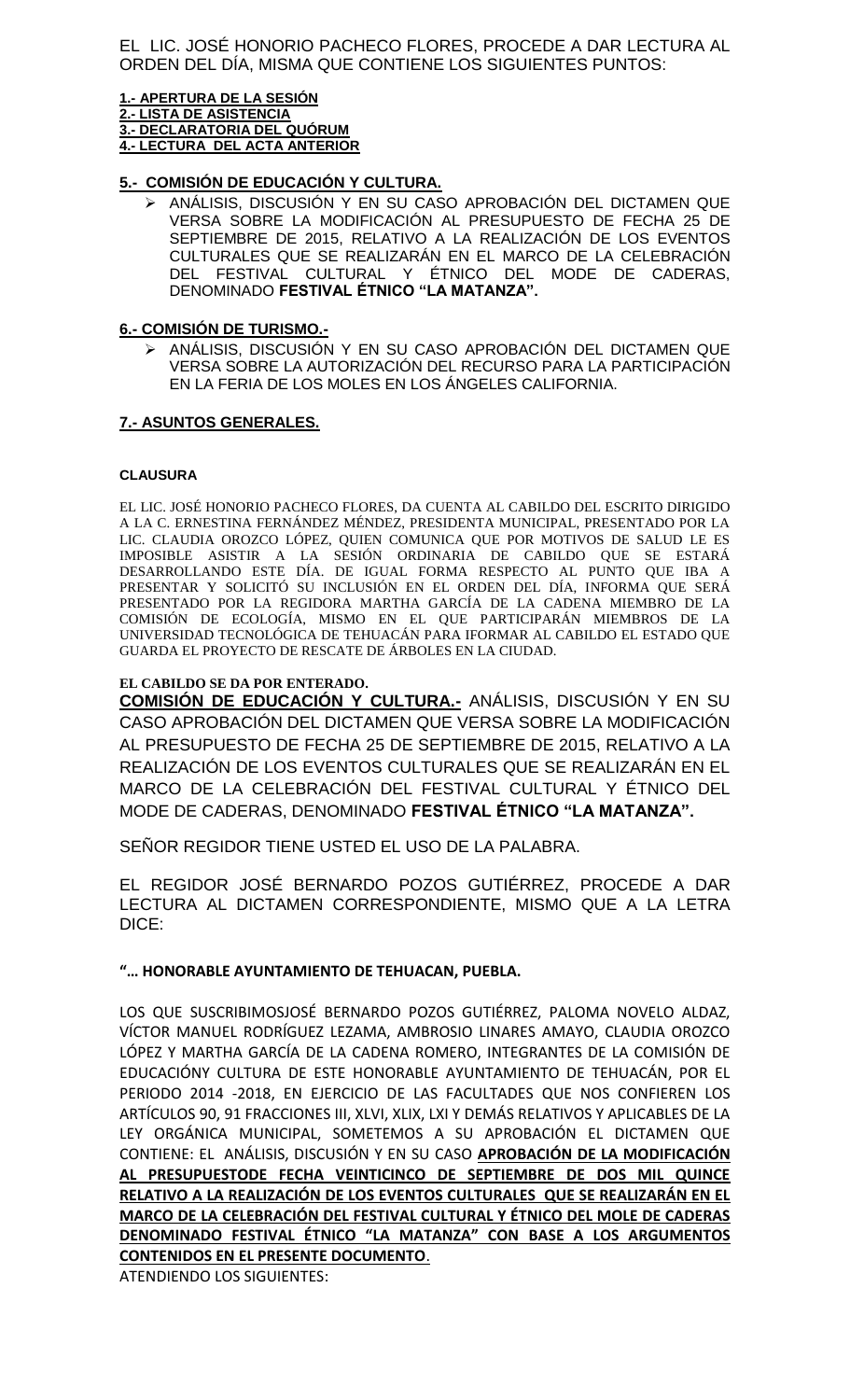I.-QUE EN TÉRMINOS DE LO DISPUESTO POR EL ARTÍCULO 115 FRACCIONES I PRIMER PÁRRAFO, II Y IV DE LA CONSTITUCIÓN POLÍTICA DE LOS ESTADOS UNIDOS MEXICANOS, DETERMINA QUE CADA MUNICIPIO SERÁ GOBERNADO POR UN AYUNTAMIENTO DE ELECCIÓN POPULAR DIRECTA, INTEGRADO POR UN PRESIDENTE MUNICIPAL Y EL NÚMERO DE REGIDORES Y SÍNDICOS QUE LA LEY DETERMINE. LA COMPETENCIA QUE ESTA CONSTITUCIÓN OTORGA AL GOBIERNO MUNICIPAL SE EJERCERÁ POR EL AYUNTAMIENTO DE MANERA EXCLUSIVA Y NO HABRÁ AUTORIDAD INTERMEDIA ALGUNA ENTRE ÉSTE Y EL GOBIERNO DEL ESTADO, ASIMISMO ESTABLECE QUE LOS AYUNTAMIENTOS TENDRÁN FACULTADES PARA APROBAR, DE ACUERDO CON LAS LEYES EN MATERIA MUNICIPAL QUE DEBERÁN EXPEDIR LAS LEGISLATURAS DE LOS ESTADOS, LOS BANDOS DE POLICÍA Y GOBIERNO, LOS REGLAMENTOS, CIRCULARES Y DISPOSICIONES ADMINISTRATIVAS DE OBSERVANCIA GENERAL DENTRO DE SUS RESPECTIVAS JURISDICCIONES, QUE ORGANICEN LA ADMINISTRACIÓN PÚBLICA MUNICIPAL, REGULEN LAS MATERIAS, PROCEDIMIENTOS, FUNCIONES Y SERVICIOS PÚBLICOS DE SU COMPETENCIA Y ASEGUREN LA PARTICIPACIÓN CIUDADANA Y VECINAL;EL OBJETO DE LAS LEYES A QUE SE REFIERE EL PÁRRAFO ANTERIOR SERÁ ESTABLECER: A) LAS BASES GENERALES DE LA ADMINISTRACIÓN PÚBLICA MUNICIPAL Y DEL PROCEDIMIENTO ADMINISTRATIVO, INCLUYENDO LOS MEDIOS DE IMPUGNACIÓN Y LOS ÓRGANOS PARA DIRIMIR LAS CONTROVERSIAS ENTRE DICHA ADMINISTRACIÓN Y LOS PARTICULARES, CON SUJECIÓN A LOS PRINCIPIOS DE IGUALDAD, PUBLICIDAD, AUDIENCIA Y LEGALIDAD;

II.- QUE LA CONSTITUCIÓN ESTABLECE TAMBIÉN EN SU ARTÍCULO 115 FRACCIÓN IV. LOS MUNICIPIOS ADMINISTRARÁN LIBREMENTE SU HACIENDA, LA CUAL SE FORMARÁ DE LOS RENDIMIENTOS DE LOS BIENES QUE LES PERTENEZCAN, ASÍ COMO DE LAS CONTRIBUCIONES Y OTROS INGRESOS QUE LAS LEGISLATURAS ESTABLEZCAN A SU FAVOR, Y EN TODO CASO:C) LOS INGRESOS DERIVADOS DE LA PRESTACIÓN DE SERVICIOS PÚBLICOS A SU CARGO. CUARTO PÁRRAFO QUE DICE:LOS RECURSOS QUE INTEGRAN LA HACIENDA MUNICIPAL SERÁN EJERCIDOS EN FORMA DIRECTA POR LOS AYUNTAMIENTOS, O BIEN, POR QUIEN ELLOS AUTORICEN, CONFORME A LA LEY;QUE LA MISMA DISPOSICIÓN FUNDAMENTAL ESTABLECE EN SU ARTÍCULO 4O. PÁRRAFO ONCEAVO: *TODA PERSONA TIENE DERECHO AL ACCESO A LA CULTURA Y AL DISFRUTE DE LOS BIENES Y SERVICIOS QUE PRESTA EL ESTADO EN LA MATERIA, ASÍ COMO EL EJERCICIO DE SUS DERECHOS CULTURALES. EL ESTADO PROMOVERÁ LOS MEDIOS PARA LA DIFUSIÓN Y DESARROLLO DE LA CULTURA, ATENDIENDO A LA DIVERSIDAD CULTURAL EN TODAS SUS MANIFESTACIONES Y EXPRESIONES CON PLENO RESPETO A LA LIBERTAD CREATIVA. LA LEY ESTABLECERÁ LOS MECANISMOS PARA EL ACCESO Y PARTICIPACIÓN A CUALQUIER MANIFESTACIÓN CULTURAL*.

III.- QUE LA FRACCIÓN III DEL ARTÍCULO 105 DE LA CONSTITUCIÓN POLÍTICA DEL ESTADO LIBRE Y SOBERANO DE PUEBLA QUE MENCIONA:III.-LOS AYUNTAMIENTOS TENDRÁN FACULTADES PARA EXPEDIR DE ACUERDO CON LAS LEYES EN MATERIA MUNICIPAL QUE EMITA EL CONGRESO DEL ESTADO, LOS BANDOS DE POLICÍA Y GOBIERNO, LOS REGLAMENTOS, CIRCULARES Y DISPOSICIONES ADMINISTRATIVAS DE OBSERVANCIA GENERAL DENTRO DE SUS RESPECTIVAS JURISDICCIONES, QUE ORGANICEN LA ADMINISTRACIÓN PÚBLICA MUNICIPAL, REGULEN LAS MATERIAS, PROCEDIMIENTOS, FUNCIONES Y SERVICIOS PÚBLICOS DE SU COMPETENCIA Y ASEGUREN LA PARTICIPACIÓN CIUDADANA Y VECINAL.

IV. QUE CON FECHA 25 DE AGOSTO DE DOS MIL QUINCE, SE APROBÓ EN SESIÓN DE CABILDO **LA CELEBRACIÓN DEL FESTIVAL CULTURAL Y ÉTNICO DEL MOLE DE CADERAS DENOMINADO "FESTIVAL ÉTNICO "LA MATANZA".** POR LO QUE SE PROCEDIÓ A REALIZAR LA PROPUESTA DE CARTELERA, Y EL CÁLCULO DE PRESUPUESTO PARA DAR CUMPLIMIENTO AL ACUERDO MENCIONADO.

V. QUE CON FECHA 25 DE SEPTIEMBRE DE DOS MI QUINCE, SE REALIZÓ EN SESIÓN EXTRAORDIANRIA DE CABILDO, LA **APROBACIÓN DEL PRESUPUESTO Y CARTELERA PARA LOS EVENTOS CULTURALES QUE SE REALIZARÁN EN EL MARCO DE LA CELEBRACIÓN DEL FESTIVAL CULTURAL Y ÉTNICO DEL MOLE DE CADERAS DENOMINADO FESTIVAL ÉTNICO "LA MATANZA".**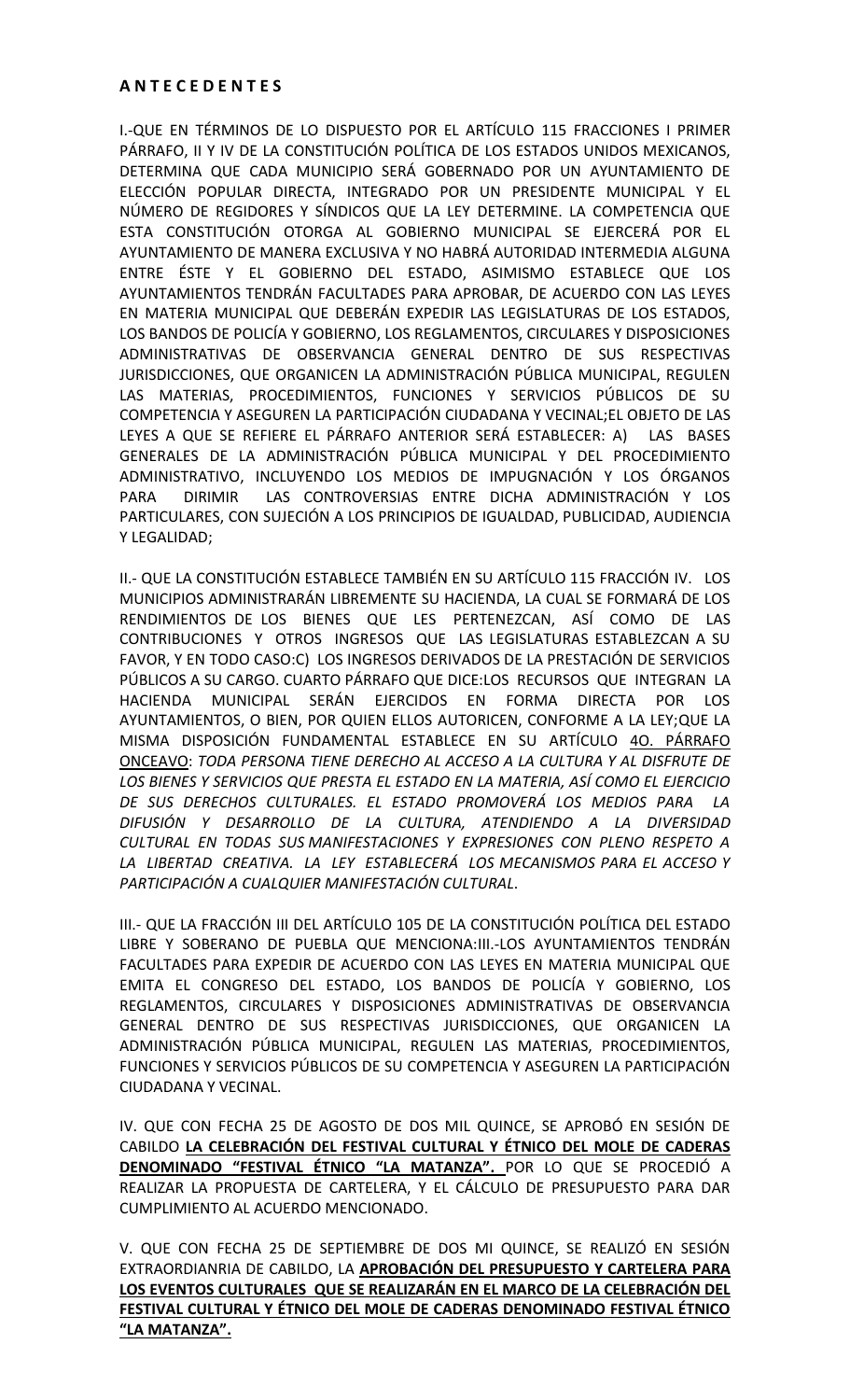#### **C O N S I D E R A N D O**

I. QUE EL PÁRRAFO PRIMERO DE LA FRACCIÓN II DEL ARTÍCULO 115 DE LA CONSTITUCIÓN POLÍTICA DE LOS ESTADOS UNIDOS MEXICANOS, DETERMINA QUE LOS AYUNTAMIENTOS TENDRÁN FACULTADES PARA APROBAR, DE ACUERDO CON LAS LEYES EN MATERIA MUNICIPAL QUE DEBERÁN EXPEDIR LAS LEGISLATURAS DE LOS ESTADOS, LOS BANDOS DE POLICÍA Y GOBIERNO, LOS REGLAMENTOS, CIRCULARES Y DISPOSICIONES ADMINISTRATIVAS DE OBSERVANCIA GENERAL DENTRO DE SUS RESPECTIVAS JURISDICCIONES, QUE ORGANICEN LA ADMINISTRACIÓN PÚBLICA MUNICIPAL, REGULEN LAS MATERIAS, PROCEDIMIENTOS, FUNCIONES Y SERVICIOS PÚBLICOS DE SU COMPETENCIA Y ASEGUREN LA PARTICIPACIÓN CIUDADANA Y VECINAL; MISMA DISPOSICIÓN QUE ES TRASLADADA A LA FRACCIÓN III DEL ARTÍCULO 105 DE LA CONSTITUCIÓN POLÍTICA DEL ESTADO LIBRE Y SOBERANO DE PUEBLA;

II. QUE EL ARTÍCULO 78 DE LA LEY ORGÁNICA MUNICIPAL DENTRO DE LAS ATRIBUCIONES DE LOS AYUNTAMIENTOS DETERMINA EN SUS FRACCIONES XVII. FOMENTAR LAS ACTIVIDADES DEPORTIVAS, CULTURALES Y EDUCATIVAS, ESTANDO OBLIGADOS A SEGUIR LOS PROGRAMAS QUE EN ESTA MATERIA ESTABLEZCAN LAS AUTORIDADES COMPETENTES; XVIII. PROMOVER CUANTO ESTIME CONVENIENTE PARA EL PROGRESO ECONÓMICO, SOCIAL Y CULTURAL DEL MUNICIPIO Y ACORDAR LA REALIZACIÓN DE LAS OBRAS PÚBLICAS QUE FUEREN NECESARIAS; LXVI. LAS DEMÁS QUE LE CONFIERAN LAS LEYES Y ORDENAMIENTOS VIGENTES EN EL MUNICIPIO.

III. QUE EL ARTÍCULO 92 DE LA MISMA LEY ARRIBA INVOCADA ESTIPULA EN SUS FRACCIONES III, IV Y V QUE SON FACULTADES Y OBLIGACIONES DE LOS REGIDORES EL EJERCER LAS FACULTADES DE DELIBERACIÓN Y DECISIÓN DE LOS ASUNTOS QUE LE COMPETEN AL AYUNTAMIENTO, FORMAR PARTE DE LAS COMISIONES PARA LAS QUE FUEREN DESIGNADOS POR ESTE Y DICTAMINAR E INFORMAR SOBRE LOS ASUNTOS QUE SE LES ENCOMIENDE;

IV.- QUE EN LA SESIÓN DE CABILDO DE FECHA VEINTICINCO DE SEPTIEMBRE DE DOS MIL QUINCE SE APROBÓ EL PRESUPUESTO Y LA CARTELERA PARA EL FESTIVAL ÉTNICO DE LA MATANZA 2015, XIII EDICIÓN, SIN EMBARGO EN LA PARTE QUE SE REFIERE AL RESUPUESTO DEL DÍA VIERNES DIECISÉIS DE OCTUBRE DE DOS MIL QUINCE DECÍA:

|                                                                                                                          | <b>PRESENTACION</b><br><b>MAS IVA</b><br><b>INCLUYE</b><br><b>TRANSPORTE</b> | <b>HOSPEDAJE/ALIMENTACION</b>                                                                                    | <b>COSTO</b> | <b>TOTAL POR</b><br><b>DIA</b> |
|--------------------------------------------------------------------------------------------------------------------------|------------------------------------------------------------------------------|------------------------------------------------------------------------------------------------------------------|--------------|--------------------------------|
|                                                                                                                          |                                                                              | Lunch                                                                                                            | \$11,200.00  |                                |
| 9:00 Hrs Ceremonia, Ritual                                                                                               |                                                                              | <b>Transporte</b>                                                                                                | \$19,400.00  |                                |
| de la Matanza.                                                                                                           |                                                                              | Gradas                                                                                                           | \$3,000.00   |                                |
| <b>Complejo Cultural El Calvario</b>                                                                                     |                                                                              | Insumos a utilizar en la<br>Ceremonia del Ritual<br>(canastas, pan de burro, frutas, etc.)                       | \$3,500.00   |                                |
| 18:00 Hrs Musical el Rey<br>León<br>Jardín de Niños Castillo de<br><b>Genios</b><br><b>Complejo Cultural El Calvario</b> | <b>NO APLICA</b>                                                             | <b>24 PERSONAS HOTEL IBERIA</b><br>CENA DEL 16 DE OCTUBRE                                                        | \$2,000.00   |                                |
| 19:00 Hrs Mono Blanco<br>Son Jarocho<br>Complejo Cultural El Calvario                                                    | \$50,000.00                                                                  | <b>8 PERSONAS HOTEL IBERIA</b><br>4 HAB. DOBLES<br>COMIDA Y CENA DEL 16 DE OCTUBRE<br>DESAYUNO DEL 17 DE OCTUBRE | \$2,780.00   |                                |
| 20:00 Hrs PALOMO<br>Música Popular Mexicana<br>Complejo Cultural El Calvario                                             | \$80,000.00                                                                  |                                                                                                                  |              | \$171,880.00                   |

# **VIERNES 16**

Y DEBÍA CONTEMPLAR LOS REQUERIMIENTOS LOGÍSTICOS CORRESPONDIENTES A LA REALIZACIÓN DEL TRADICIONAL RITUAL DE LA MATANZA POR LO QUE SE AGREGAN LOS GASTOS REFERENTES, SIN ALTERAR LA CARTELERA, QUEDANDO COMO SIGUE: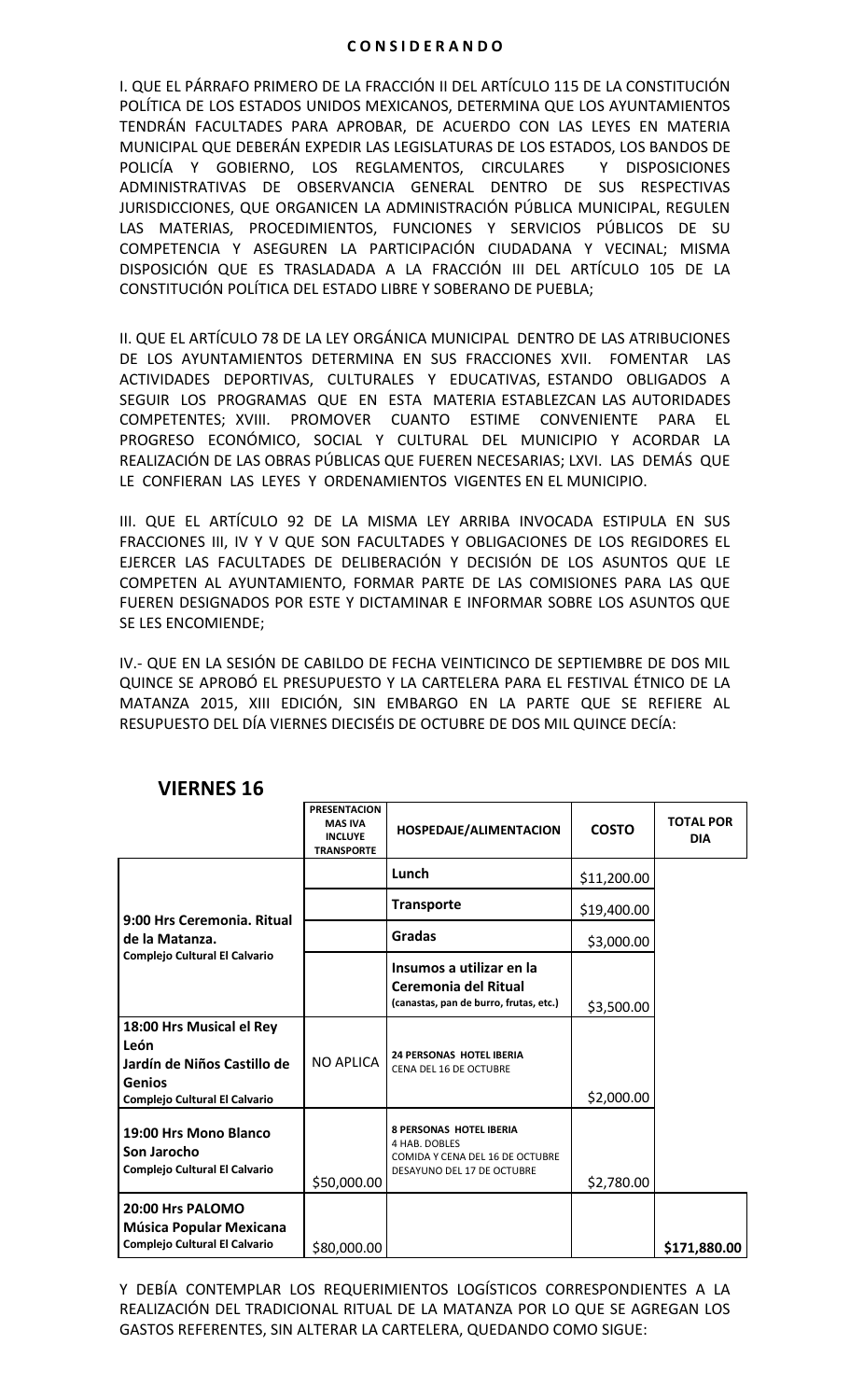# **VIERNES 16**

|                                                                                                                   | <b>PRESENTACION</b><br><b>MAS IVA</b><br><b>INCLUYE</b><br><b>TRANSPORTE</b> | HOSPEDAJE/ALIMENTACION                                                                                           | <b>COSTO</b> | <b>TOTAL POR</b><br><b>DIA</b> |
|-------------------------------------------------------------------------------------------------------------------|------------------------------------------------------------------------------|------------------------------------------------------------------------------------------------------------------|--------------|--------------------------------|
|                                                                                                                   |                                                                              | Lunch                                                                                                            | \$11,200.00  |                                |
|                                                                                                                   |                                                                              | <b>Transporte</b>                                                                                                | \$19,400.00  |                                |
|                                                                                                                   |                                                                              | <b>Rente de Gradas lineal</b>                                                                                    | \$7,000.00   |                                |
| 9:00 Hrs Ceremonia. Ritual<br>de la Matanza.                                                                      |                                                                              | Templete y/o tarima                                                                                              | \$2,000.00   |                                |
| Complejo Cultural El Calvario                                                                                     |                                                                              | <b>Entarimado para los</b><br>bailables y presentaciones                                                         | \$4680.00    |                                |
|                                                                                                                   |                                                                              | Insumos a utilizar en la<br>Ceremonia del Ritual<br>(canastas, pan de burro, frutas, etc.)                       | \$3,500.00   |                                |
| 18:00 Hrs Musical el Rey<br>León<br>Jardín de Niños Castillo de<br><b>Genios</b><br>Complejo Cultural El Calvario | <b>NO APLICA</b>                                                             | <b>24 PERSONAS HOTEL IBERIA</b><br>CENA DEL 16 DE OCTUBRE                                                        | \$2,000.00   |                                |
| 19:00 Hrs Mono Blanco<br>Son Jarocho<br>Complejo Cultural El Calvario                                             | \$50,000.00                                                                  | <b>8 PERSONAS HOTEL IBERIA</b><br>4 HAB. DOBLES<br>COMIDA Y CENA DEL 16 DE OCTUBRE<br>DESAYUNO DEL 17 DE OCTUBRE | \$2,780.00   |                                |
| 20:00 Hrs PALOMO<br>Música Popular Mexicana<br>Complejo Cultural El Calvario                                      | \$80,000.00                                                                  |                                                                                                                  |              | \$182,560.00                   |

### DE LA MISMA FORMA SE CONTIENE EN EL RUBRO DE:

| <b>PUBLICIDAD</b> | \$60,000.00 | MÁS \$15,000.00 DE<br>REVESTIMIENTO DE ESCENARIO,<br>MÁS \$9500.00 | \$84,500.00 |
|-------------------|-------------|--------------------------------------------------------------------|-------------|
|                   |             |                                                                    |             |

### Y DEBE QUEDAR COMO SIGUE:

| <b>PUBLICIDAD</b> | \$60,000.00 |  | MÁS \$15,000.00 DE<br>REVESTIMIENTO DE ESCENARIO,<br>MÁS \$9500.00 DE VIDEO<br>PROMOCIONAL DE LA MATANZA. | \$84,500.00 |
|-------------------|-------------|--|-----------------------------------------------------------------------------------------------------------|-------------|
|-------------------|-------------|--|-----------------------------------------------------------------------------------------------------------|-------------|

### ASIMISMO EL TOTAL PRESUPUESTADO ERA POR LA CANTIDAD DE:

### **TOTAL: \$1,542,520.00 PARA QUEDAR EN UN TOTAL DE: \$ 1,553,200.00**

V. QUE TAL COMO QUEDÓ EXPUESTO EN LOS ANTECEDENTES DEL PRESENTE DOCUMENTO EN RELACIÓN A LOS CONSIDERANDOS DEL PRESENTE DICTAMEN, SOMETEMOS A SU CONSIDERACIÓN LA APROBACIÓN DE LA MODIFICACIÓN AL PRESUPUESTO DE FECHA VEINTICINCO DE SEPTIEMBRE DE DOS MIL QUINCE RELATIVO A LA REALIZACIÓN DE LOS EVENTOS CULTURALES QUE SE REALIZARÁN EN EL MARCO DE LA CELEBRACIÓN DEL FESTIVAL CULTURAL Y ÉTNICO DEL MOLE DE CADERAS DENOMINADO FESTIVAL ÉTNICO "LA MATANZA", A REALIZARSE EN LA CIUDAD DE TEHUACÁN A PARTIR DEL DÍA QUINCE DE OCTUBRE DE DOS MIL QUINCE.

POR LO ANTERIORMENTE EXPUESTO Y FUNDADO EN LOS CONSIDERANDOS QUE ANTECEDEN, TOMANDO EN CUANTA LOS ANTECEDENTES Y EN USO DE LAS FACULTADES CONFERIDAS SE PROPONE A CONSIDERACIÓN DE ESTE HONORABLE CUERPO COLEGIADO EL SIGUIENTE: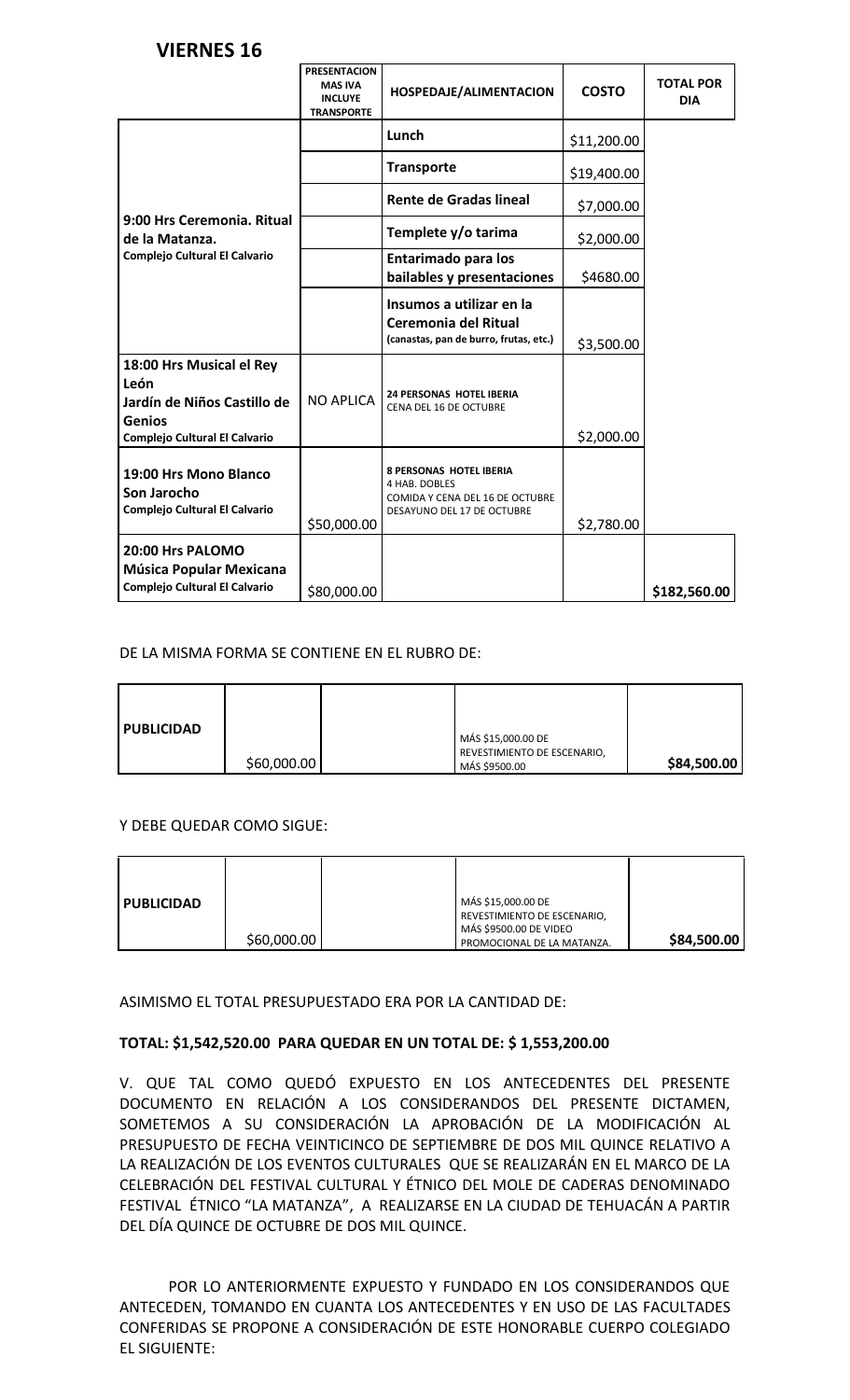**ÚNICO: APROBACIÓN DE LA MODIFICACIÓN AL PRESUPUESTO DE FECHA VEINTICINCO DE SEPTIEMBRE DE DOS MIL QUINCE RELATIVO A LA REALIZACIÓN DE LOS EVENTOS CULTURALES QUE SE REALIZARÁN EN EL MARCO DE LA CELEBRACIÓN DEL FESTIVAL CULTURAL Y ÉTNICO DEL MOLE DE CADERAS DENOMINADO FESTIVAL ÉTNICO "LA MATANZA" CON BASE A LOS ARGUMENTOS CONTENIDOS EN EL PRESENTE DOCUMENTO**.- ATENTAMENTE.- COMISIÓN DE EDUCACIÓN Y CULTURA.- TEHUACAN, PUEBLA, A 06 DE OCTUBRE DEL 2015.- **JOSÉ BERNARDO POZOS GUTIÉRREZ.- PRESIDENTE DE LA COMISIÓN.- MARTHA GARCÍA DE LA CADENA ROMERO.- MIEMBRO DE LA COMISIÓN.- VÍCTOR MANUEL RODRÍGUEZ LEZAMA.- MIEMBRO DE LA COMISIÓN.- AMBROSIO LINARES AMAYO.- MIEMBRO DE LA COMISIÓN.- PALOMA NOVELO ALDAZ.- MIEMBRO DE LA COMISIÓN.- CLAUDIA OROZCO LÓPEZ.- MIEMBRO DE LA COMISIÓN.- FIRMAS ILEGIBLES".**

EL REGIDOR JOSÉ BERNARDO POZOS GUTIÉRREZ, EXPLICA QUE TODOS LOS RETRASOS QUE TUVIERON FUE RESPONSABILIDAD DEL RESPONSABLE DE COMPRAS NO ERROR DE CULTURA.

REGIDOR VICTOR MANUEL RODRÍGUEZ LEZAMA: PREGUNTA CUANTO ES LA DIFERENCIA AL PRESUPUESTO ANTERIOR.

SEÑORA PRESIDENTA, REGIDORES Y SINDICO MUNICIPAL, EN VOTACIÓN SE LES CONSULTA SI SE APRUEBA LA PROPUESTA PRESENTADA EN CUESTIÓN, LOS QUE ESTÉN POR LA AFIRMATIVA SÍRVANSE MANIFESTARLO LEVANTANDO LA MANO.

HABIÉNDOSE ANALIZADO AMPLIAMENTE EL CONTENIDO DEL DICTAMEN DE REFERENCIA, POR MAYORÍA CON 12 VOTOS A FAVOR Y 1 VOTO EN CONTRA POR PARTE DE LA REGIDORA PALOMA NOVELO ALDAZ, INTEGRANTES DEL HONORABLE CABILDO, SE DETERMINA EL SIGUIENTE:

# **A C U E R D O**

**ÚNICO: SE APRUEBA LA MODIFICACIÓN AL PRESUPUESTO APROBADO EN SESIÓN DE CABILDO DE FECHA VEINTICINCO DE SEPTIEMBRE DE DOS MIL QUINCE RELATIVO A LA REALIZACIÓN DE LOS EVENTOS CULTURALES QUE SE REALIZARÁN EN EL MARCO DE LA CELEBRACIÓN DEL FESTIVAL CULTURAL Y ÉTNICO DEL MOLE DE CADERAS DENOMINADO FESTIVAL ÉTNICO "LA MATANZA" CON BASE A LOS ARGUMENTOS CONTENIDOS EN EL PRESENTE DOCUMENTO**.

LO ANTERIORMENTE CON FUNDAMENTO EN LOS INSTRUMENTOS LEGALES INVOCADOS EN EL DICTAMEN DE REFERENCIA.

**COMISIÓN DE TURISMO.- ANÁLISIS, DISCUSIÓN Y EN SU CASO APROBACIÓN DEL DICTAMEN QUE VERSA SOBRE LA AUTORIZACIÓN DEL RECURSO PARA LA PARTICIPACIÓN EN LA "FERIA DE LOS MOLES" EN LOS ÁNGELES CALIFORNIA.**

SEÑOR REGIDOR TIENE USTED EL USO DE LA PALABRA.

EL REGIDOR JUAN ÁLVAREZ CAMPOS, PROCEDE A DAR LECTURA AL DICTAMEN CORRESPONDIENTE, MISMO QUE A LA LETRA DICE:

TEHUACAN, PUEBLA; A 1 DE SEPTIEMBRE DEL AÑO DOS MIL QUINCE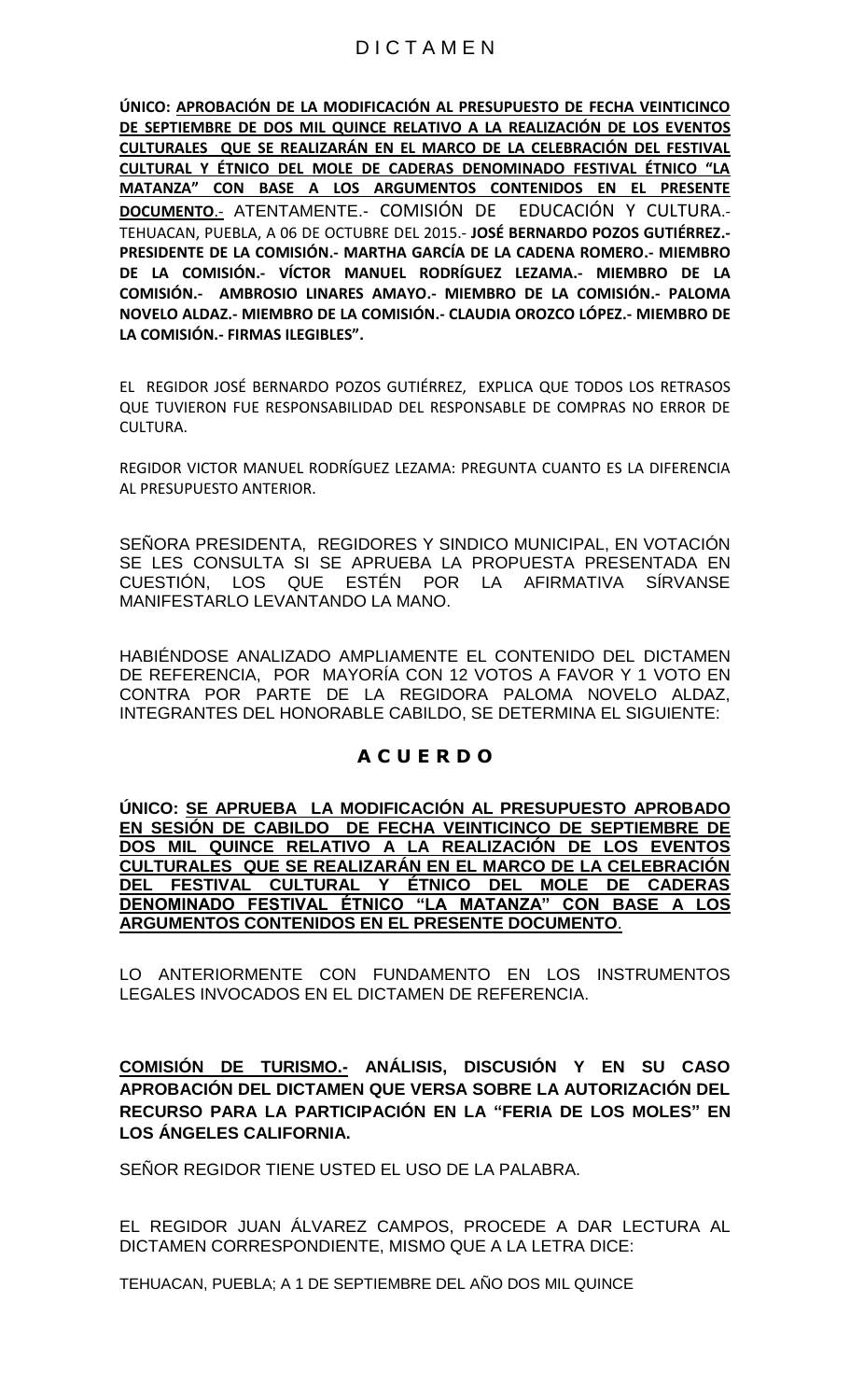### "..HONORABLE CUERPO EDILICIO DEL AYUNTAMIENTO DE TEHUACAN

LOS SUSCRITO C. JUAN ÁLVAREZ CAMPOS REGIDOR PRESIDENTE, C. JESÚS AMADOR HERNÁNDEZ MARTÍNEZ, C. JOSÉ BERNARDO POZOS GUTIÉRREZ, C. MARTHA GARCÍA DE LA CADENA ROMERO, C. CLAUDIA OROZCO LÓPEZ, REGIDORES MIEMBROS DE LA COMISIÓN DE TURISMO QUE EN USO DE LAS FACULTADES QUE NOS CONFIERE EN TÉRMINOS DE LO QUE DISPONEN LOS ARTÍCULOS 92 FRACCIONES I , IV , 94, 96 FRACCIÓN VII Y 98 DE LA LEY ORGÁNICA MUNICIPAL; Y TOMANDO EN CONSIDERACIÓN LOS ARGUMENTOS QUE EN EL PRESENTE SE VIERTEN, SOMETEMOS A USTEDES EL PRESENTE DICTAMEN QUE VERSA SOBRE: **ANÁLISIS, DISCUSIÓN Y EN SU CASO APROBACIÓN DEL DICTAMEN PARA LA AUTORIZACIÓN DEL RECURSO PARA LA PARTICIPACIÓN EN LA FERIA DE LOS MOLES EN LOS ÁNGELES CALIFORNIA.** 

# **CONSIDERANDO:**

**PRIMERO.-** LA FERIA DE LOS MOLES FUE FUNDADA EN LOS ÁNGELES, CALIFORNIA EN OCTUBRE DE 2008 POR PEDRO RAMOS. EL SR. ES ORIGINO DE PUEBLA, MÉXICO DE LA CIUDAD DE TLACOTEPEC DE BENITO JUÁREZ, PERO HA VIVIDO EN LOS ÁNGELES DESDE HACE MUCHOS AÑOS.

**SEGUNDO.-** EL MUNICIPIO DE TEHUACÁN POR PRIMERA VEZ TENDRÍA PARTICIPACIÓN EN ESTE IMPORTANTE E INTERNACIONAL EVENTO GASTRONÓMICO.

**TERCERO.-** EL MOLE DE CADERAS SE HA DISTINGUIDO POR SER EL PLATILLO TRADICIONAL DE LA REGIÓN Y MUNICIPIO DE TEHUACÁN PUEBLA; POR TAL MOTIVO ES DE SUMA IMPORTANCIA LA PROMOCIÓN Y DIFUSIÓN A NIVEL NACIONAL E INTERNACIONAL DE ESTA TRADICIÓN TAN IMPORTANTE DE NUESTRO MUNICIPIO, ESTADO Y PAÍS, CONSIDERANDO QUE EN NINGUNA OCASIÓN LA REGIÓN DE TEHUACÁN A PARTICIPADO EN LA DIFUSIÓN DE ESTE PLATILLO A NIVEL INTERNACIONAL.

**CUARTO.-** EL OBJETIVO SERÁ DAR A CONOCER NUESTROS SITIOS TURÍSTICOS, CULTURALES Y NATURALES PATRIMONIO DE NUESTRO MUNICIPIO Y ESTADO. ADEMÁS DE DAR A CONOCER NUESTRA CIUDAD EN MEDIOS DE COMUNICACIÓN MASIVA A NIVEL MUNDIAL, TAL EL CASO DE LAS TELEVISORAS MAS IMPORTANTES COMO MVS, TELE MUNDO, CNN, NBC NEWS, UNIVISION, MUNDO FOX ENTRE OTROS.

**QUINTO.-** CONSTRUIR UNA HERRAMIENTA DE PROMOCIÓN EN DIFERENTES FERIAS PARA GENERAR MAYORES DIVISAS EN NUESTRO MUNICIPIO.

**SEXTO.-** PROMOVER LA ACTIVIDAD TURÍSTICA Y CULTURAL DEL MUNICIPIO DE TEHUACÁN, CON LOS DIVERSOS ACTORES PRINCIPALES COMO LO SON LAS FAMILIAS EXTRANJERAS, PARA QUE A TRAVÉS DE ELLOS SE COORDINE Y ORGANICE UN PROMOTOR POTENCIAL DE PROMOCIÓN EN SU PAÍS DE ORIGEN, LLEVANDO PAQUETES DE INFORMACIÓN TURÍSTICA Y CULTURAL.

# **PRESUPUESTO:**

Presupuesto traslado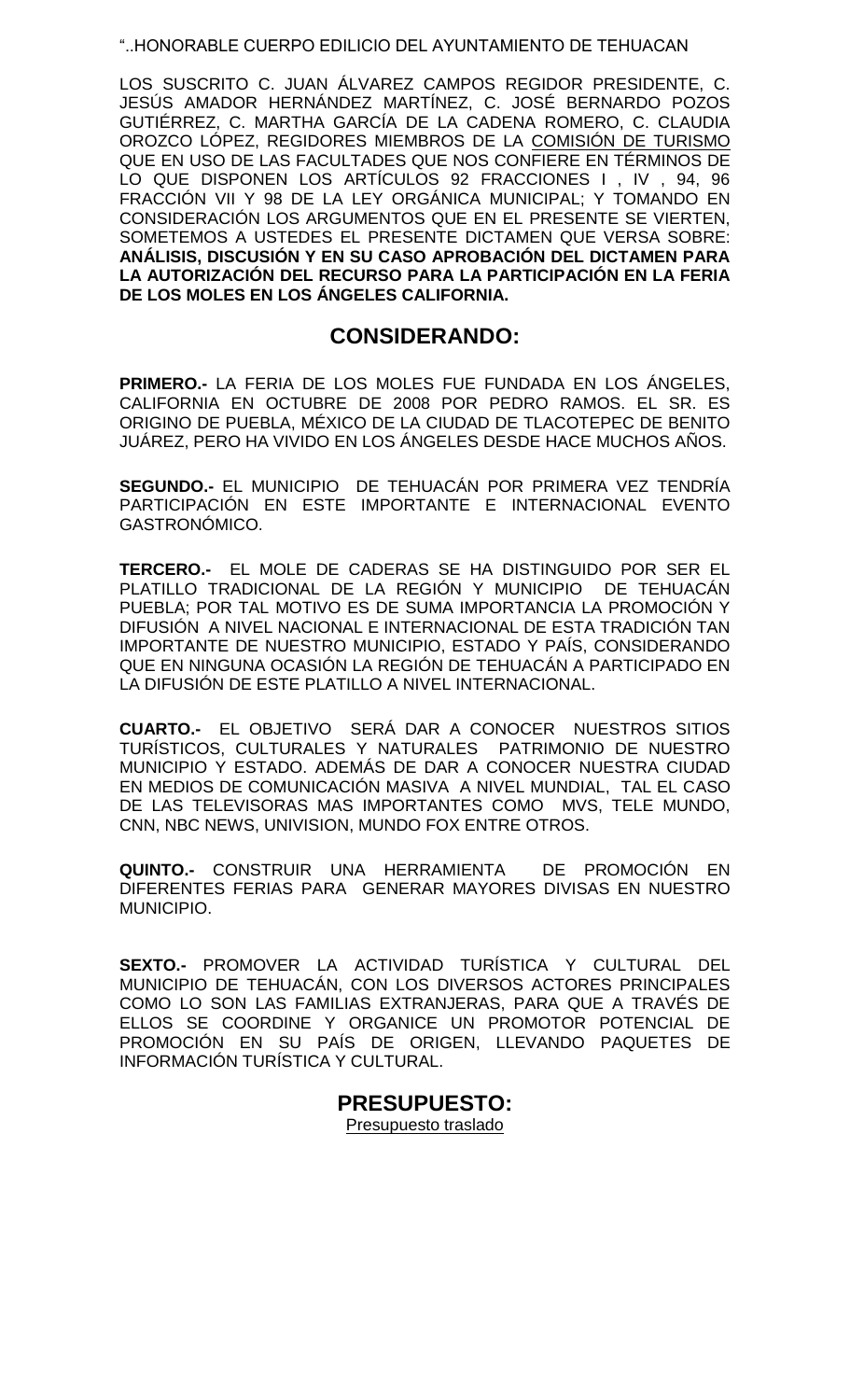|                   | Detalle de su compra                                                                                    |                                  |                                                                         |                                              |               |           |
|-------------------|---------------------------------------------------------------------------------------------------------|----------------------------------|-------------------------------------------------------------------------|----------------------------------------------|---------------|-----------|
|                   | Tarifa por adulto                                                                                       |                                  |                                                                         | MXN\$ 2,680                                  |               |           |
| Cargos            | Adultos (2)<br>Impuestos y tasas<br><b>ÚLTIMOS</b><br><b>HASTA</b><br><u>M</u> ESES<br><b>4 LUGARES</b> |                                  | <b>Total MXN\$ 10,998</b>                                               | MXN\$ 5,360<br>MXN\$4,738<br><b>MXN\$900</b> |               |           |
| $\rightarrow$ IDA |                                                                                                         |                                  |                                                                         | <b>Directo</b>                               |               |           |
| Volaris           |                                                                                                         |                                  |                                                                         | <b>Económica</b>                             |               |           |
|                   | Salida<br><b>MEX</b><br>Ciudad de México<br>Vie 2 Oct 2015<br>19:50 hs                                  | Vuelo 926                        | Llegada<br>LAX<br>Los Ángeles<br>Vie 2 Oct 2015<br>21:59 hs             |                                              |               |           |
|                   |                                                                                                         | Duración total del vuelo: 4h 9m  |                                                                         |                                              |               |           |
|                   | <b>H</b> VUELTA                                                                                         |                                  |                                                                         | <b>Directo</b>                               |               |           |
| Volaris           |                                                                                                         |                                  |                                                                         | Económica                                    |               |           |
|                   | Salida<br>LAX<br>Los Ángeles<br>Lun 5 Oct 2015<br>$00:23$ hs                                            | Vuelo 901                        | Llegada<br><b>MEX</b><br>Ciudad de México<br>Lun 5 Oct 2015<br>06:00 hs |                                              | $\mathcal{S}$ | 10,998.00 |
|                   |                                                                                                         | Duración total del vuelo: 3h 37m |                                                                         |                                              |               |           |

Viaje redondo México – los ángeles partida el 1 de octubre y regreso el 6 de octubre 2015 para 2 personas.

## PRESUPUESTO HOSPEDAJE

Metro plaza hotel (categoría 2 estrellas) Hospedaje de 3 días del 2 al 5 de octubre 2015 para 2 personas \$ 12,950.00 PRESUPUESTO COMIDA

Alimentos para 2 personas durante los 3 días del 2 al 5 de octubre 2015. \$ 3,768.00

|                     | Total de gastos |
|---------------------|-----------------|
| Hospedaje           | 12,950.00       |
| Vuelo redondo       | 10,998.00       |
| Comida              | 3,768.00        |
| <b>Total gastos</b> | \$27,716.00     |

#### **D I C T A M E N.**

UNICO.- **ANÁLISIS, DISCUSIÓN Y EN SU CASO APROBACIÓN DEL DICTAMEN PARA LA AUTORIZACIÓN DEL RECURSO PARA LA PARTICIPACIÓN EN LA FERIA DE LOS MOLES EN LOS ÁNGELES CALIFORNIA.-** ATENTAMENTE .- COMISION DE TURISMO.- "POR LA FE Y ESPERANZA DE TEHUACAN".- TEHUACAN; PUEBLA A 1 DE SEPTIEMBRE DEL DOS MIL QUINCE.- C. JUAN ALVAREZ CAMPOS.- REGIDOR PRESIDENTE DE LA COMISION.- C. JESÙS AMADOR HERNANDEZ MARTÌNEZ.- REGIDOR INTEGRANTE DE LA COMISION.- C. JOSÈ BERNARDO POZOS GUTIÈRREZ.- REGIDOR INTEGRANTE DE LA COMISION.- C. MARTHA GARCÌA DE LA CADENA ROMERO.- REGIDORA INTEGRANTE DE LA COMISION.- C. CLAUDIA OROZCO LÒPEZ.- REGIDORA INTEGRANTE DE LA COMISION.- FIRMAS ILEGIBLES".

EL LIC. MIGUEL ÁNGEL ROMERO CALDERON: COMENTA QUE ESE PUNTO YA SE HABIA TOCADO EN UNO DE LOS CABILDOS PASADOS, Y QUE SE AUTORIZÓ, EXPLICA QUE TEHUACAN FUE BIEN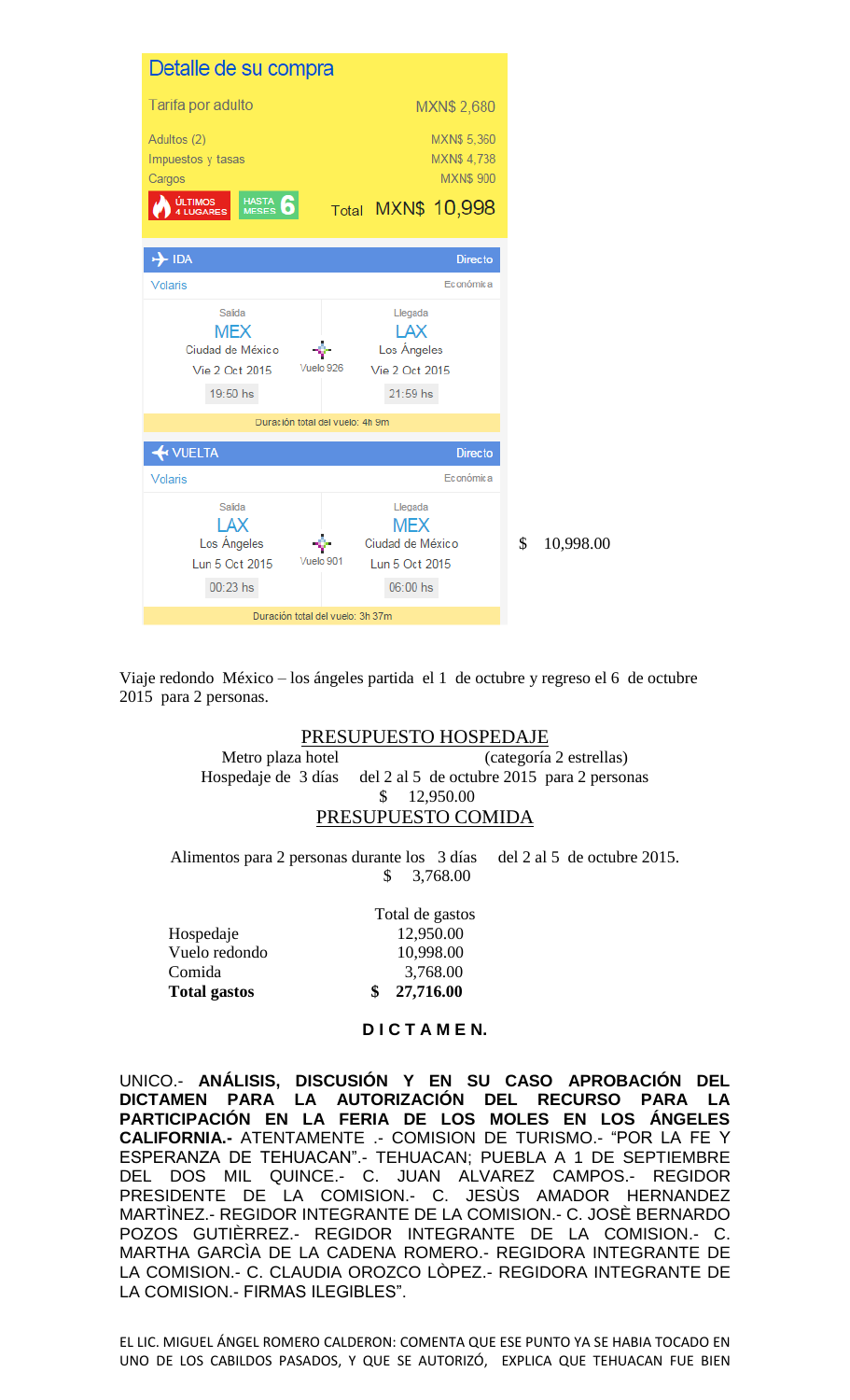REPRESENTADO Y SE DISTINGUIÓ POR EL FAMOSO MOLE DE CADERAS, ACA SOLO ES APOYAR EL TRABAJO DE LA COMISIÓN DE TURISMO Y LOS FELICITA.

EL REGIDOR JOSÉ BERNARDO POZOS GUTIÉRREZ: SOLO PARA CORROBORAR LO QUE COMENTÓ EL SÍNDICO, SE SUMA A LA FELICITACIÓN DE TURISMO, YA QUE TURISMO FUE MUY BIEN PREPARADO CON EL MATERIAL A OCUPAR CON SUS DIAPOSITIVAS Y TODO LO DEMAS PARA PRESENTAR LO DE EL MOLE DE CADERAS, HACE UN RECONOCIMIENTO A LA MAESTRA NOHEMI TEJADA.

SEÑORA PRESIDENTA, REGIDORES Y SINDICO MUNICIPAL, EN VOTACIÓN SE LES CONSULTA SI SE APRUEBA LA PROPUESTA PRESENTADA EN CUESTIÓN, LOS QUE ESTÉN POR LA AFIRMATIVA SÍRVANSE MANIFESTARLO LEVANTANDO LA MANO.

HABIÉNDOSE ANALIZADO AMPLIAMENTE EL CONTENIDO DEL DICTAMEN DE REFERENCIA, POR UNANIMIDAD DE VOTOS A FAVOR POR PARTE DE LOS INTEGRANTES DEL HONORABLE CABILDO, SE DETERMINA EL SIGUIENTE:

# **A C U E R D O**

ÚNICO.- **SE AUTORIZA EL PRESUPUESTO CONTENIDO EN EL PRESENTE DOCUMENTO, PARA LA PARTICIPACIÓN EN LA FERIA DE LOS MOLES EN LOS ÁNGELES CALIFORNIA, A FIN DE PROMOVER LA ACTIVIDAD TURÍSTICA Y CULTURAL DE TEHUACÁN.** 

LO ANTERIORMENTE CON FUNDAMENTO EN LOS INSTRUMENTOS LEGALES INVOCADOS EN EL DICTAMEN DE REFERENCIA.

**ASUNTOS GENERALES.- COMISIÓN DE ECOLOGÍA Y MEDIO AMBIENTE.** PRESENTACIÓN DEL PRIMER REPORTE DEL ACUERDO CELEBRADO CON LA UNIVERSIDAD TECNOLOGICA DE TEHUACAN (UTT), RESPECTO DEL PROYECTO DE RESCATE Y REFORESTACION DE JARDINES Y PARQUES EN EL MUNICIPIO DE TEHUACAN.

LA REGIDORA MARTHA GARCÍA DE LA CADENA ROMERO, COMENTA AL CABILDO SOBRE EL TEMA Y HACE LA PRESENTACIÓN DE LOS DOCTORES DE LA UNIVERSIDAD QUIENES SON LOS QUE EXPLICARAN EL PROYECTO DE RESCATE Y REFORESTACIÓN.

EL REGIDOR VÍCTOR MANUEL RODRÍGUEZ LEZAMA: PREGUNTA A UNO DE LOS DOCTORES, ¿QUÉ TIPO DE CAL UTILIZAN PARA ENCALAR LOS ÁRBOLES?.

EL RECTOR RESPONDE QUE LA FÓRMULA ES = **CAL + SULFATO DE COBRE + AGUA.** 

REGIDOR VÍCTOR MANUEL RODRÍGUEZ LEZAMA: PREGUNTA SI ESTE TRATAMIENTO ES CORECTIVO Y PREVENTIVO Y SI SE PUEDEN CURAR ESTOS ÁRBOLES, TAMBIEN LES COMENTA DE UNOS CAMELLONES QUE TIENEN LAURELES Y ALGUNOS ESTAN EN MAL ESTADO.

EL RECTOR, COMENTA QUE ELLOS APLICAN UN CONTROL INTEGRAL, PODA, APLICACIÓN DE PRODUCTOS PREVENTIVOS Y CURATIVOS, PORQUE ESTE TRATAMIENTO TIENE QUE SER A TIEMPO.

EL REGIDOR JOSÉ BERNARDO POZOS GUTIÉRREZ: AGRADECE A LA UNIVERSIDAD POR ACEPTAR ESTE CONVENIO, Y PROPONE QUE COMUNICACIÓN SOCIAL PUEDA DAR A CONOCER ESTE PROYECTO MEDIANTE LOS MEDIOS DE COMUNICACIÓN.

EL RECTOR, INCLUSO COMENTA QUE EXISTEN REMEDIOS CASEROS QUE PUEDEN AYUDAR A CUIDAR LOS ÁRBOLES.

REGIDOR JESUS AMADOR HERNÁNDEZ MARTÍNEZ: AGRADECE POR SU INFORMACIÓN, Y SUGIERE QUE HAY MUCHAS MEDIDAS PREVENTIVAS PARA DAR A CONOCER ESTO, POR QUE AUNQUE SE FORMEN MUCHAS BRIGADAS NO ALCANZARIA PARA AYUDAR A TODOS LOS ARBOLES, Y COMENTA QUE EN EL RANCHO SAN MARCOS HAY MUCHA GENTE QUE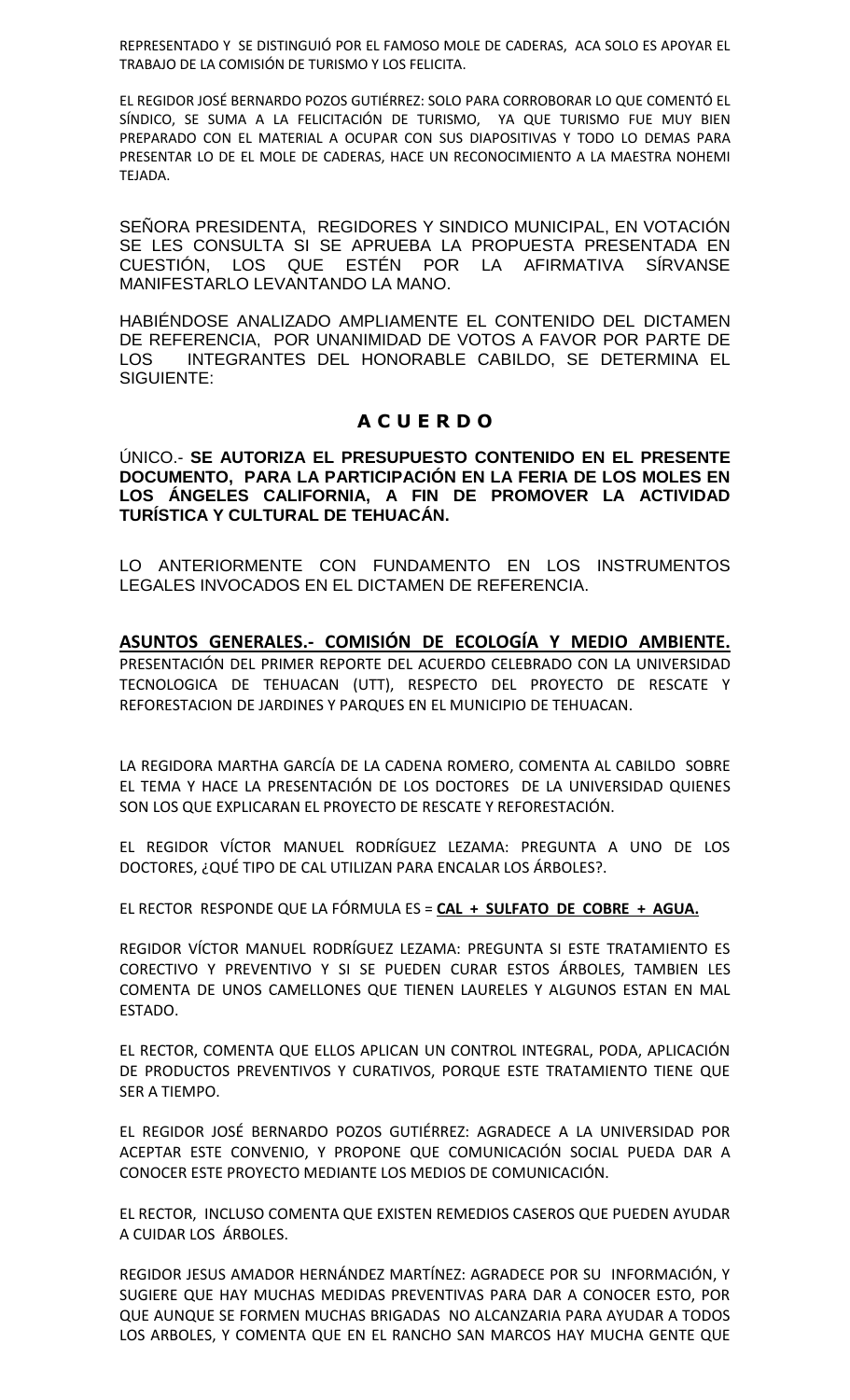MANTIENE LA LEÑA QUE SACA EN SU CASA Y EL LES PIDE QUE LA REGALEN PARA QUEMARLA.

EL RECTOR, COMENTA QUE INCLUSO PUEDEN DONARLA A LOS TEJEROS DE AJALPAN PARA LA ELABORACION DE SU TEJA.

## **2.- LABORATORIO:**

\*REBICON DE LAS MUESTRAS PARA IDENTIFICAR QUE TIPO DE HONGO TIENEN LOS ÁRBOLES\*

LA C. PRESIDENTA ERNESTINA FERNÁNDEZ MÉNDEZ, AGRADECE A LOS DOCTORES POR ACEPTAR EL PROYECTO, LOS FELICITA POR ESTE TRABAJO QUE ESTAN HACIENDO Y QUE SIGAN PARA MAS.

REGIDOR VICTOR MANUEL RODRÍGUEZ LEZAMA: PREGUNTA SI LOS HONGOS OPORTUNISTAS, DAÑAN MAS CUANDO ESTAN DEBILES LOS ÁRBOLES.

REGIDORA MARTHA GARCÍA DE LA CADENA ROMERO: COMENTA QUE LOS PARQUES CON QUE SE ESTÁ TRABAJANDO SON EL RIEGO, PARQUE JUÁREZ, PARQUE GUADALUPE Y EL SEMINARIO.

EL DIRECTOR DEL PROYECTO, COMENTA QUE CON ESTE RECURSO, SE PUEDE LLEVAR A CABO ESTE PROYECTO.

EL LIC. MIGUEL ÁNGEL ROMERO CALDERON, SE SUMA A ESTE PROYECTO, YA QUE ES UN BUEN PROYECTO QUE ENCABEZA LA SRA. PRESIDENTA, Y LA DIFUSIÓN DEL PROYECTO ES MUY IMPORTANTE PARA QUE TODOS HAGAMOS CONCIENCIA DE ESTO.

REGIDORA MARTHA GARCÍA DE LA CADENA ROMERO: INFORMA QUE LA UNIVERSIDAD **UTT** TRABAJAN 15 ALUMNOS Y 4 DOCTORES, Y FELICITA A LA SRA. PRESIDENTA Y A LA REGIDORA DE ECOLOGÍA.

## **COMENTARIO DEL REGIDOR PIOQUINTO APOLINAR LEYVA, SOBRE, EL SANEAMIENTO DEL DREN DE VALSEQUILLO YA QUE ES UN FOCO DE CONTAMINACIÓN**.

EL REGIDOR PIOQUINTO APOLINAR LEYVA, EXPLICA QUE TIENE CONTEMPLADA UNA JORNADA EL DÍA SÁBADO A LAS 7:00 A.M. INICIA, Y LAS DIRECCIONES QUE LO VAN A APOYAR SON OOSAPAT, OOSELITE, SERVICIOS MUNICIPALES Y AGRADECE EL APOYO.

LA C. PRESIDENTA ERNESTINA FERNÁNDEZ MÉNDEZ: AGRADECE A LOS REGIDORES POR EL INTERÉS EN ESTE PROYECTO, Y LO FELICITA.

REGIDOR VÍCTOR MANUEL RODRÍGUEZ LEZAMA: ESTA MUY BIEN Y SU ESFUERZO ES BUENO, PERO EL DREN ESTA CONTAMINADO POR LA CULPA DE LAS EMPRESAS QUE DESCARGAN SUS DESECHOS AHÍ EN EL DREN, ENTONCES COMENTA QUE PORQUE NOSOTROS VAMOS HACER ESA LABOR SI TAMBIEN LOS QUE CONTAMINAN DEBEN DE APOYAR.

REGIDOR PIOQUINTO APOLINAR LEYVA: SI COMENTA QUE TAL VEZ FUE ERROR DE ÉL NO INFORMARLES, PERO OOSAPAT SE ENCARGA PARA LA SANEACIÓN A ESAS EMPRESAS CON LA DIRECCIÓN DE LA CONAGUA.

### **EL CABILDO SE DA POR ENTERADO.**

NO HABIÉNDO ASUNTO QUE TRATAR, SE DA POR TERMINADA LA PRESENTE SESIÓN DE CABILDO, SIENDO LAS DIEZ HORAS CON CINCO MINUTOS DEL DÍA SIETE DE OCTUBRE DEL AÑO DOS MIL QUINCE, PROCEDIENDOSE A LEVANTAR LA PRESENTE ACTA, QUE FIRMAN LOS QUE EN ELLA INTERVINIERON.- DOY FE.----------------------- -------------------